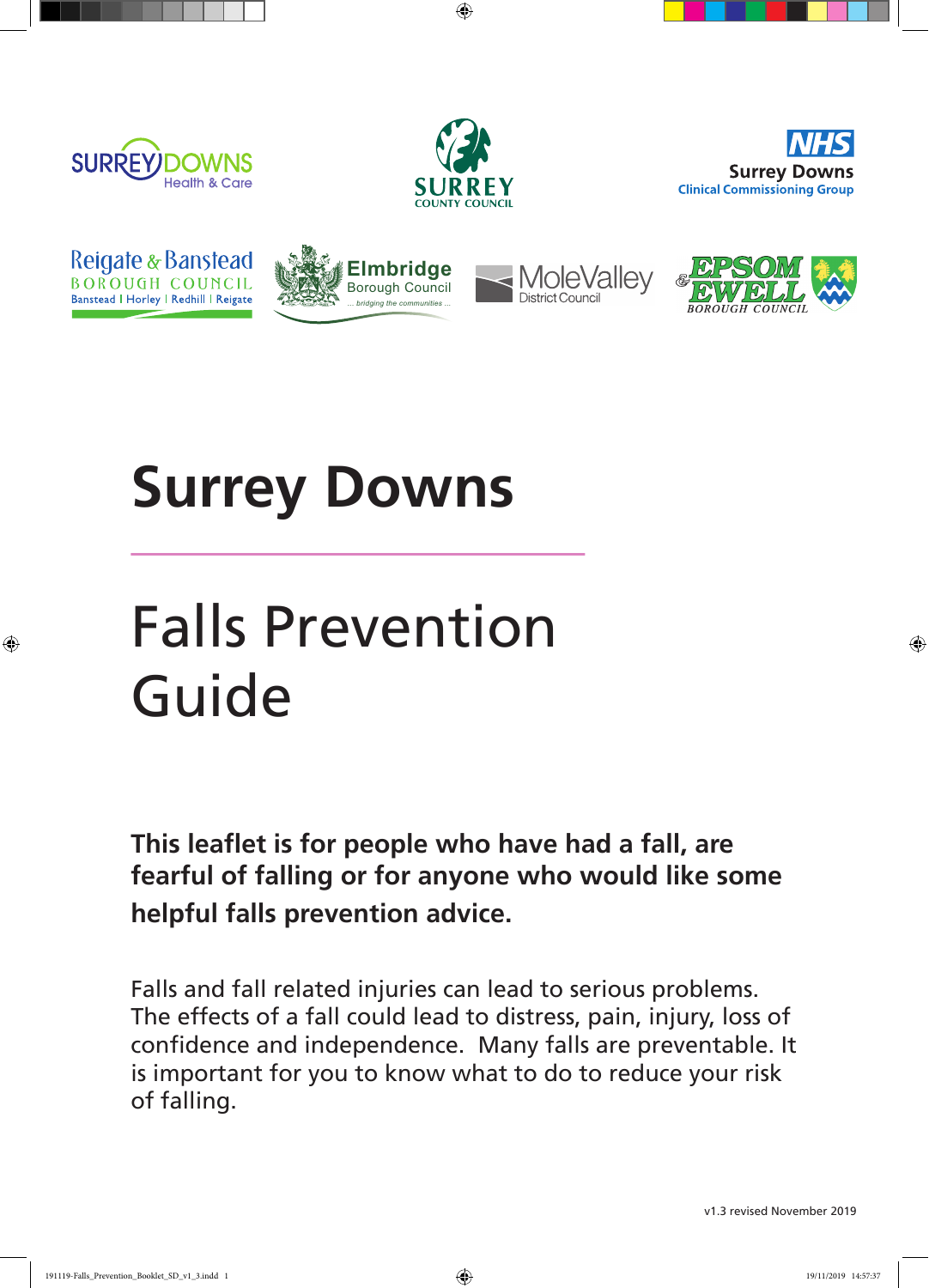### **Ways to help prevent a fall**



#### **Vision**

Poor vision can increase your risk of falling. If you are over 60, you are entitled to a free annual eye test. Contact your local optician to book an appointment.

♠

#### **Hearing**

**Poor hearing can affect** balance. You may benefit from a hearing test. The test is often free. Ask your GP practice, optician or larger pharmacy for information.

⊕

#### **Keep warm**

Heat your home to at least 18°c (65°f) during the winter months. Wear plenty of layers when going out in cold weather. If you are aged 65 or over you are eligible for the Winter Fuel Payment.

To apply, call:

0800 731 01 60

⊕

#### **Medication reviews**

Some medication can have side effects that may make you feel unsteady. If you are taking four or more medications, your risk of falling may be increased. Contact your GP practice who will be able to advise you how to arrange a medication review.

#### **Blood pressure**

Feeling dizzy or lightheaded when you stand up may be a sign that you have low blood pressure. Contact your GP practice if you have any concerns.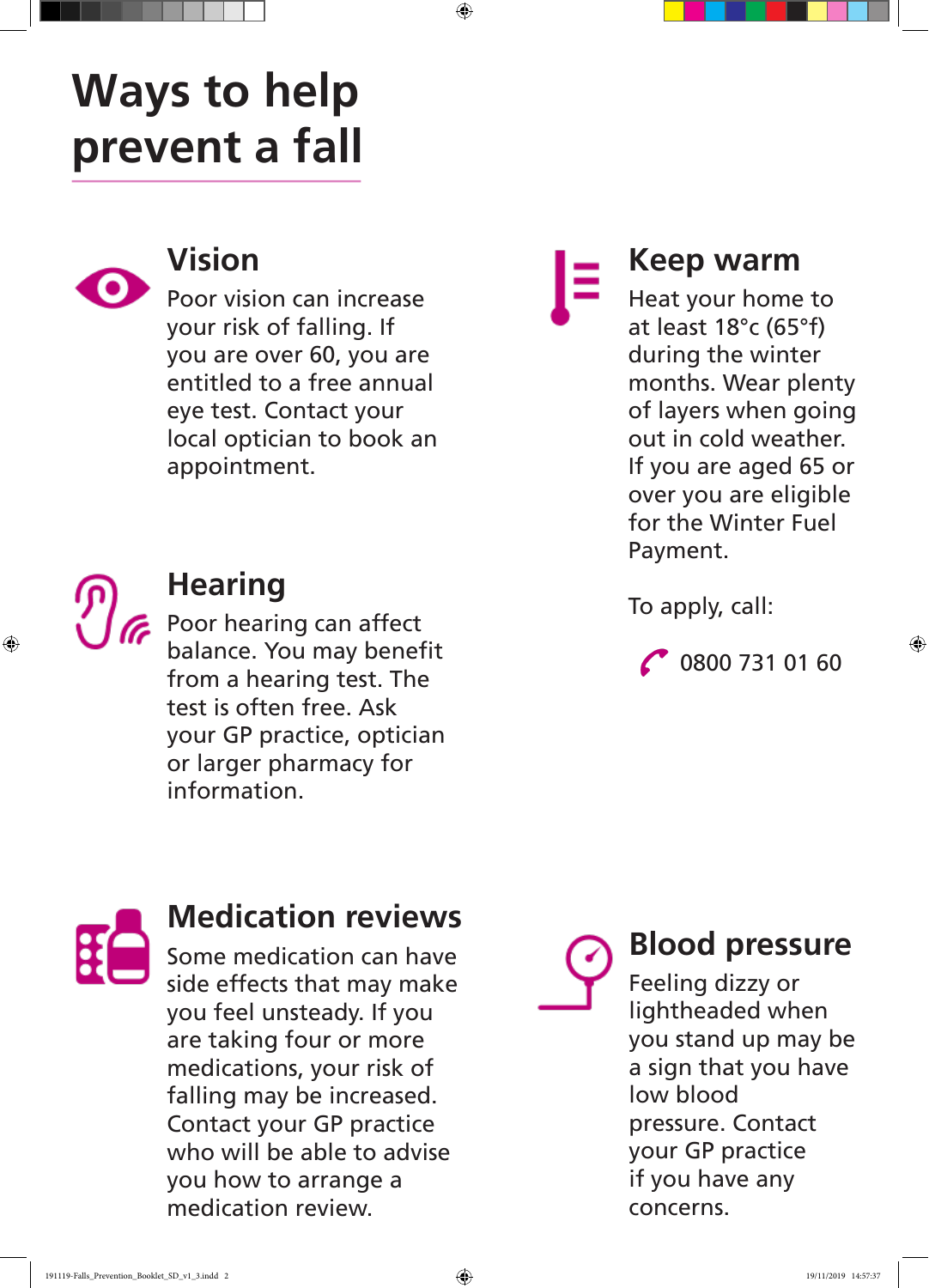$\bigoplus$ 



### **Mobility aids**

Make sure walking sticks and frames are the correct height. Check and replace the rubber ends when they are worn out as they provide grip. Replacement rubber ends can be bought from large pharmacies or mobility shops.



⊕

#### **Footwear and slippers**

Make sure your shoes and slippers fit properly. Good footwear should have support around the heel and over the top of your foot. Lace-ups, velcro straps or T-bar straps are preferable to help stability.



#### **Keep active**

Regular exercise can help improve muscle strength, joint flexibility, balance and co-ordination. These can all help with everyday activities, including walking, bending down to put on shoes and getting in and out of a chair.



#### **Keep hydrated**

Dry skin and mouth, dizziness, constipation, dark coloured, concentrated urine, tiredness and headaches can all be early signs of dehydration. Drink at least 6 to 8 cups of fluid a day to stay hydrated, e.g. water, squash, fruit juice and tea. Eat foods with high water content such as melon, pineapple rings, jellies, yoghurt, ice lollies and soups.

### **Alcohol**

Alcohol can make you dehydrated. It can also lead to a loss of co-ordination. If you are taking medicines, be aware that alcohol could have an effect on your balance. Avoiding alcohol, or reducing the amount you drink can reduce your risk of having a fall.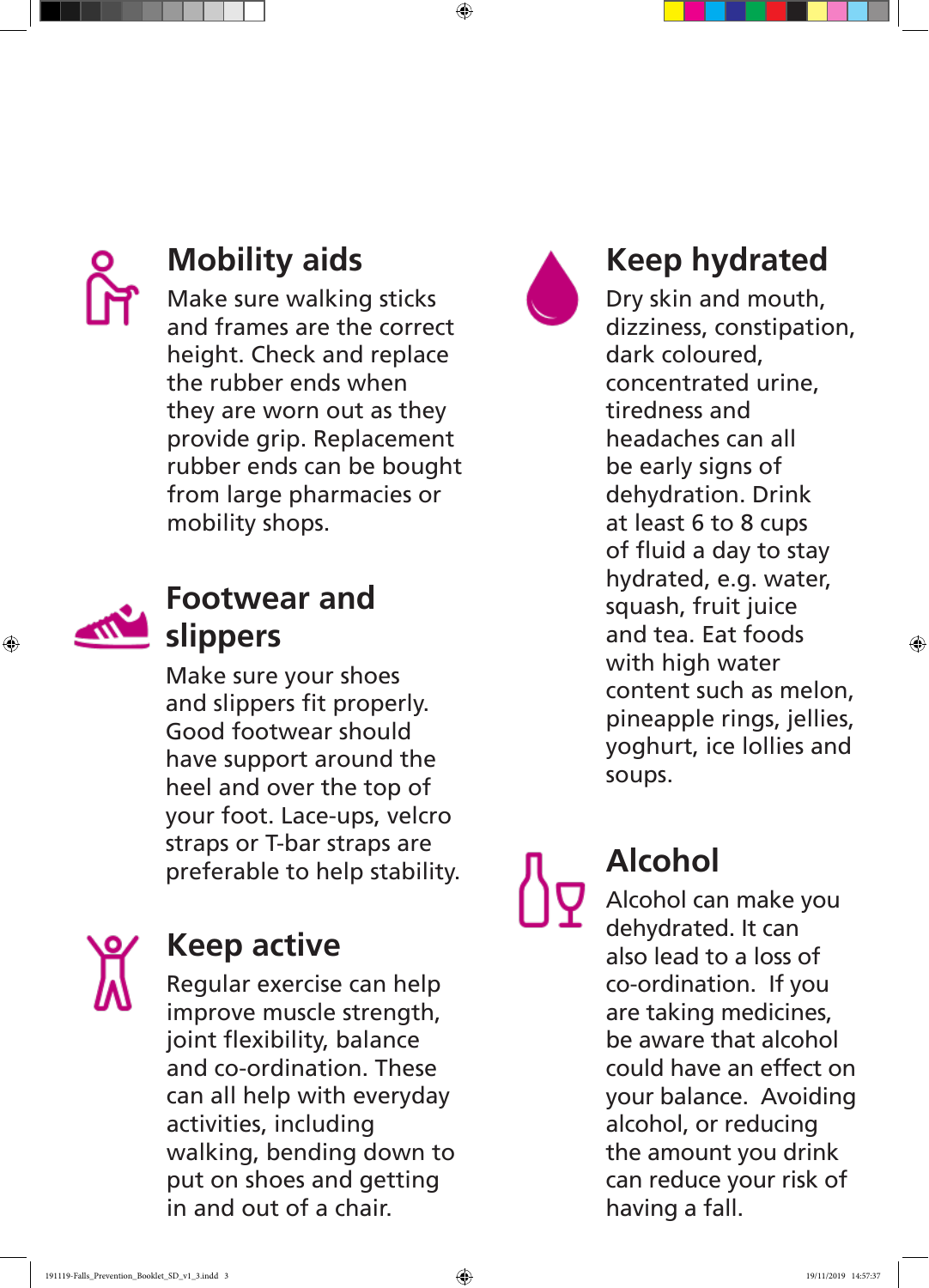## **Ways to help prevent a fall**



⊕

#### **Home hazards and falls**

Over half of falls occur in the home. Think about your home environment. Some changes can be made to help minimise the risk of trips and falls:

 $\bigoplus$ 

- Leave lights on in your hallway at night for visits to the bathroom and when you are moving around your home
- Consider where you may need handrails to be installed inside and outside your house – in the bathroom and by the front door are typical places to consider
- Use non-slip mats and rugs, check for curling corners
- Make sure there are no loose wires that could cause you to trip. If there are any, tape them down
- Clear up spilled food or drink straight away

Your local council's Housing Adaptation /Handyperson service may be able to assist you with work to ensure that your property is safe and adequately equipped to meet your needs. For more information call:

Mole Valley residents 0330 124 3758 East Elmbridge residents 01372 474 645

- Epsom residents 01372 732 000
- Banstead residents 0330 124 3758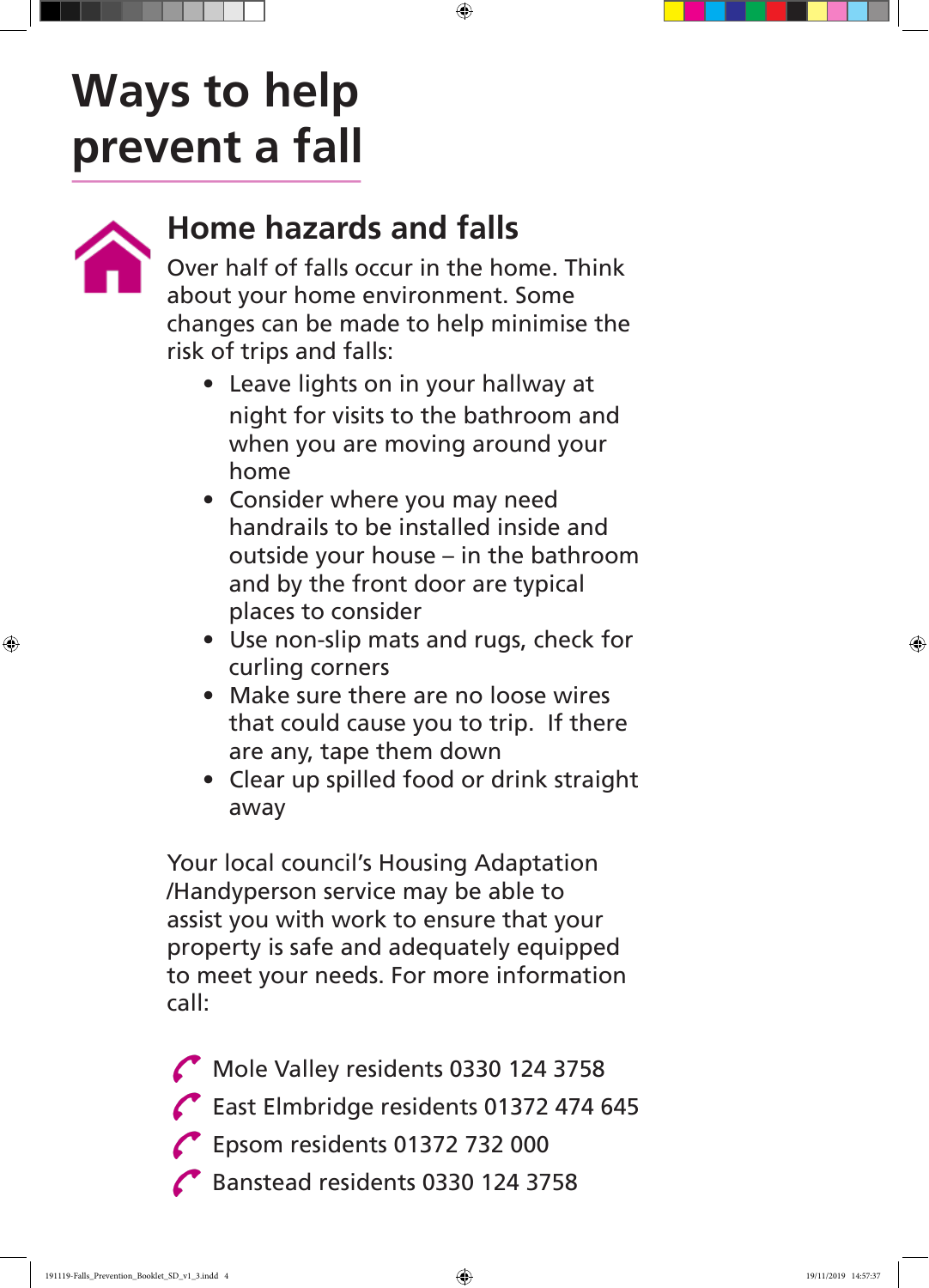$\bigoplus$ 



⊕

#### **Calcium and Vitamin D are important for your bones**

You can ensure your bones stay healthy and strong by:

- starting the day with cereal and milk.
- considering tinned sardines or pilchards, as well as tuna.
- eating plenty of vegetables and chopped nuts in meals.
- adding yoghurt to fruit as a dessert, also enjoy custard and milk puddings.
- checking that non-dairy substitutes have added calcium.
- getting some sun being outside increases your Vitamin D intake, as well as boosting your mood.
- doing about 20 minutes gentle outdoor exercise every day.
- avoiding smoking as this can cause osteoporosis and low bone density.

Adults should consider taking an over the counter daily supplement of 10 micrograms of vitamin D, especially during the autumn and winter. At risk groups, people over the age of 65 and people with darker skin who are not exposed to much sun should consider taking the supplement all year round.

If you are unable to meet your daily required intake of calcium from food, then a calcium supplement may be of use. Ask your GP or community pharmacist for advice.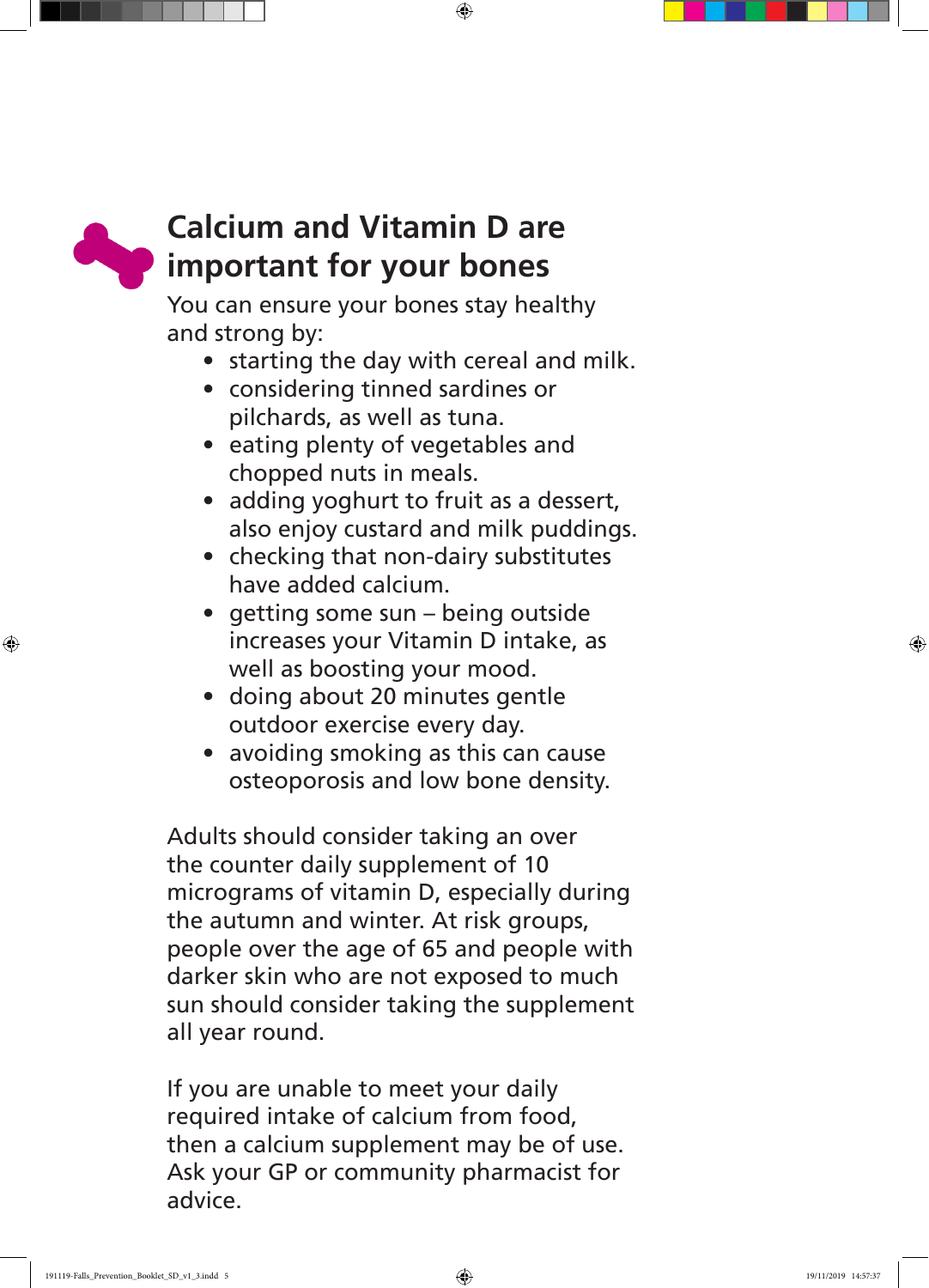### **Services for Surrey Downs residents**

Each of the Borough and District Councils provides a wide range of community services, such as Wellbeing Centres, a home from hospital advice service, community transport and dementia services. To learn more about the support that is available, please contact your Borough or District Council.

⊕



⊕

#### **Community Meals Service**

Eating regular healthy meals is important for maintaining your health. You can order meals, delivered to your home hot and ready to eat, from the services below. For more information, please contact your local Borough Council

Mole Valley residents 01372 474 552 (covers Bookham, Fetcham and Leatherhead)

Dorking & Banstead residents Contact Wiltshire Farm Foods 08000 773 100 (these meals are frozen oven-ready)

East Elmbridge residents 01372 474 552 (covers Molesey East and West, Esher, Claygate, Long Ditton, Thames Ditton, Weston Green, Cobham and Claygate)

Epsom and Ashtead residents 01372 732 000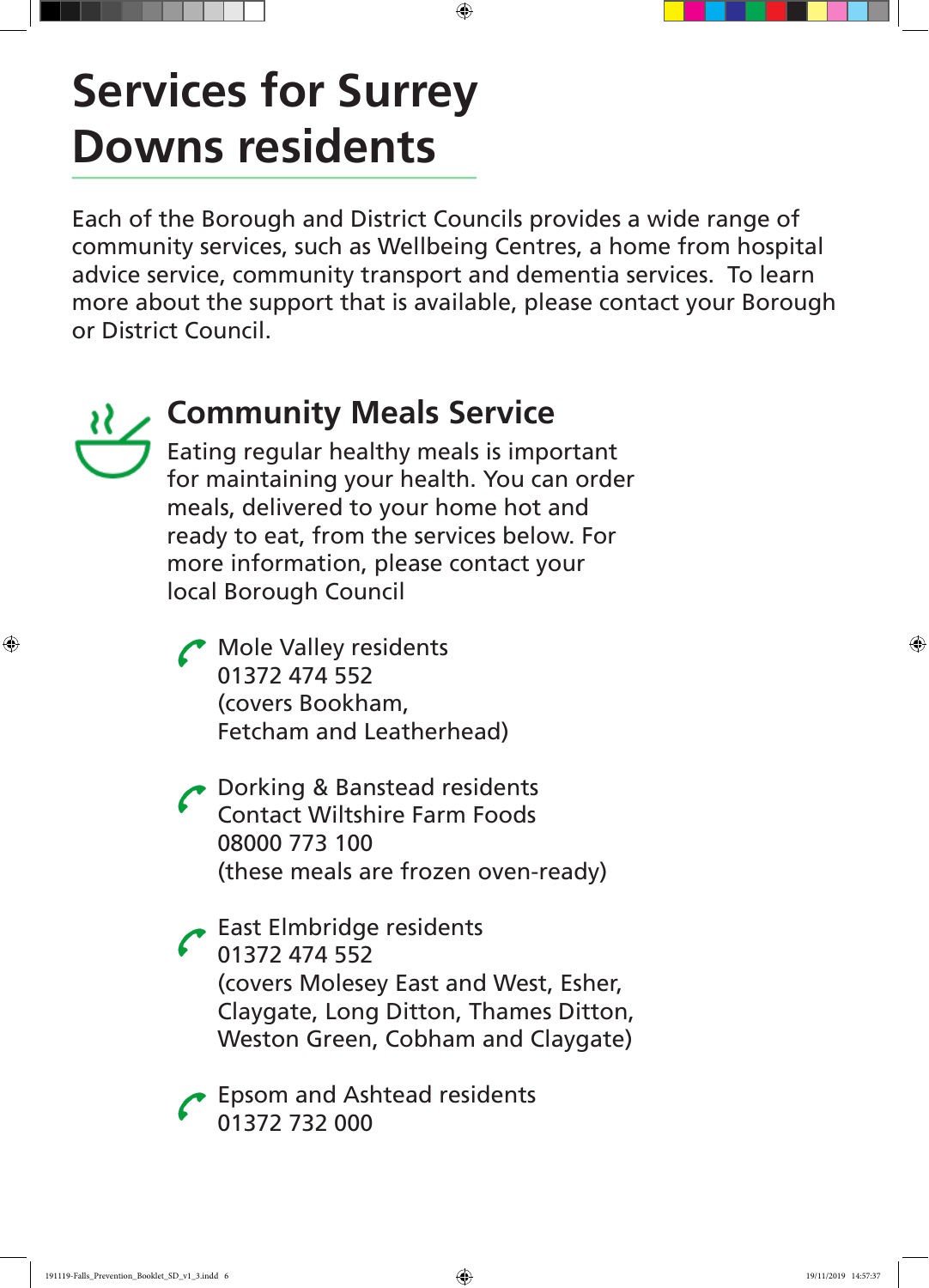

#### **Flu vaccinations**

Get your seasonal flu jab. If you are aged 65 and over or if you have a long term health condition, you can have a flu jab, free of charge. Contact your GP practice or pharmacy to book an appointment.

 $\bigoplus$ 



⊕

#### **Basic foot care services**

You can access basic foot care advice and services such as toenail cutting.

Mole Valley residents Fairfield Social Centre - 01372 376 058 Dorking Christian Centre - 01306 886 830

East Elmbridge residents Claygate 01372 463 476 Molesey 0208 979 5773 Thames Ditton 0208 398 5921

Epsom residents Epsom Foot Clinic - 01372 747 077

Banstead residents Feet for Most Foot Clinic - 01737 352 156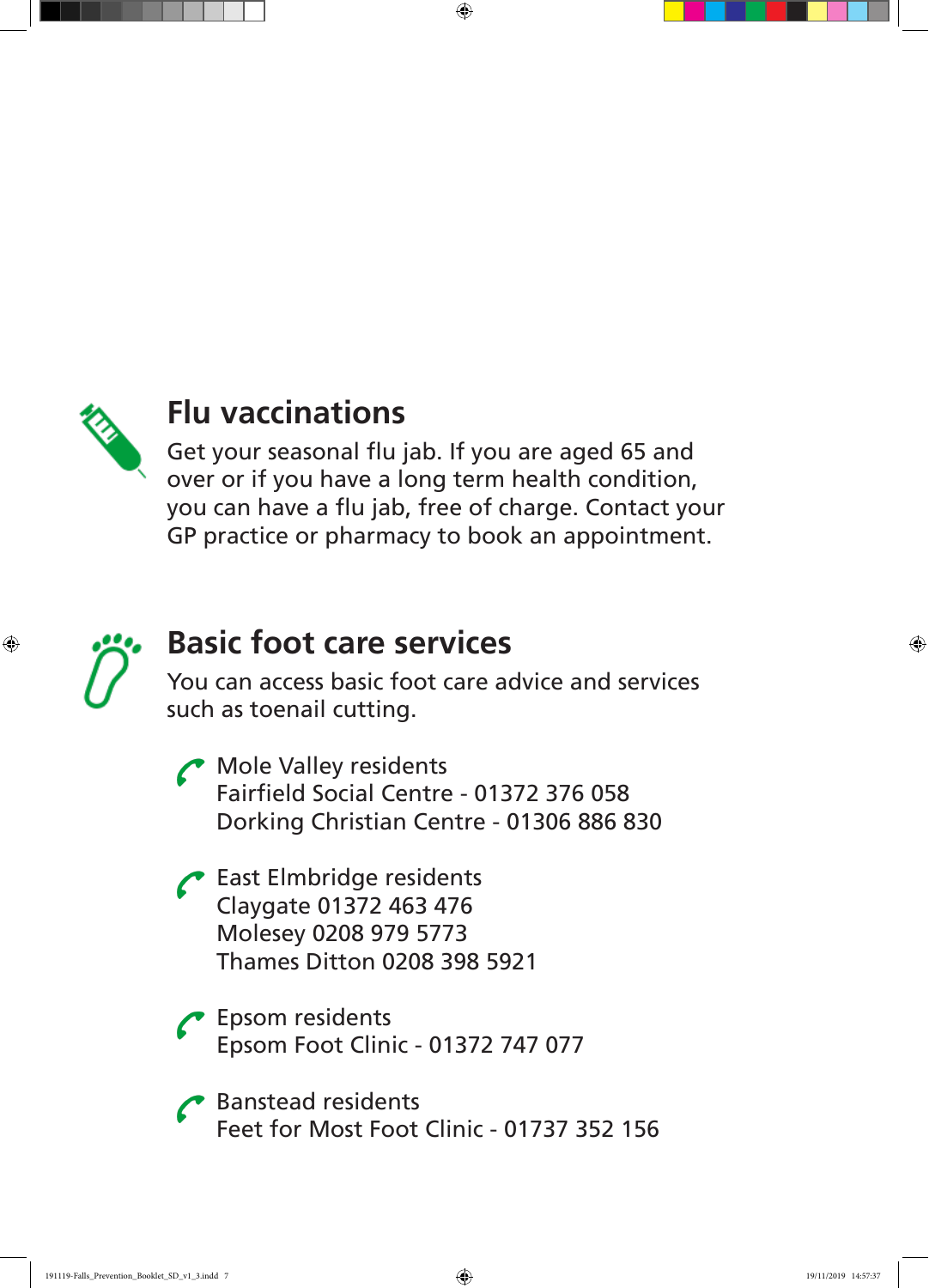## **Coping with a fall**

**If you are worried about falling you may consider**<br>
having a mobile, cordless phone or care alarm that you can carry with you in your pocket. If you do fall find something to keep you warm and comfortable like a tablecloth or blanket. Call 999 for help.

 $\bigoplus$ 

If you can get up, and don't have pain, roll onto your side. Using your arms, push yourself onto your hands and knees. Crawl or bottom shuffle to a sturdy piece of furniture. Put your hands onto the piece of furniture and bend your stronger leg up. Use your arms to rise into standing position. Turn yourself gently, sit and rest.

Let your health care professional know you've had a fall. A lot of older people think a fall is part of ageing. It's not! There may be a reason for falling and they could help.

⊕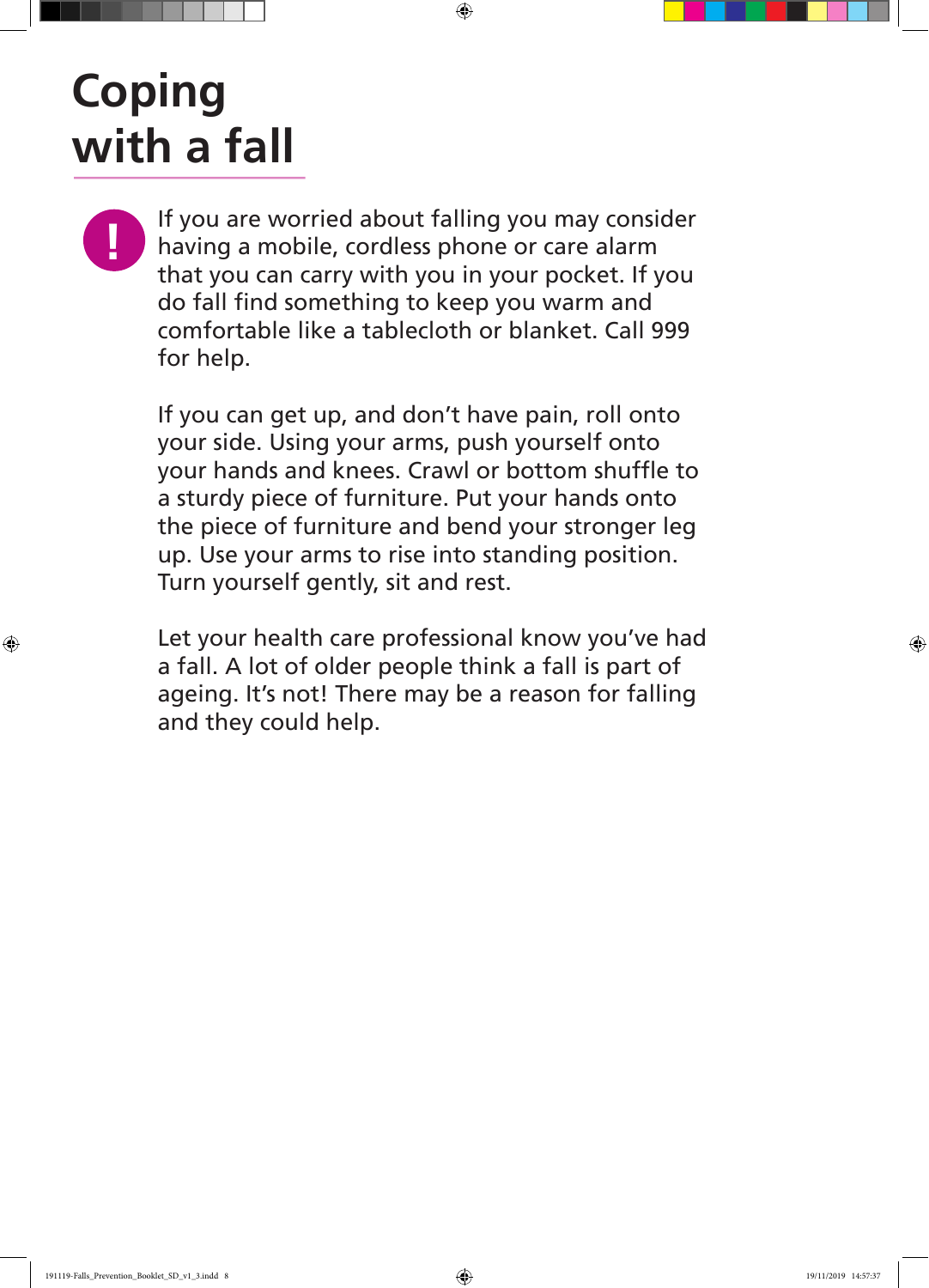$\bigoplus$ 

# **Community Alarm**

A pendant alarm is ideal if you don't feel steady on your feet or if you live on your own. It will mean that you won't be lying on the floor for long periods if you have a fall. Whether at home or out and about, traditional lifeline alarms with a pendant and now GPS location tracking devices ensure that help will be on its way wherever you fall. Simply press the button in an emergency and it will be received in the Alarm Receiving Centre 24 hours a day, 365 days a year. For more details please call:

Mole Valley residents 01372 204500

East Elmbridge residents 01372 474560 (Molesey East and West, Esher, Claygate, Long Ditton, Thames Ditton, Weston Green, Cobham and Claygate)

Epsom residents 01372 732000

Banstead residents 01372 204500

♠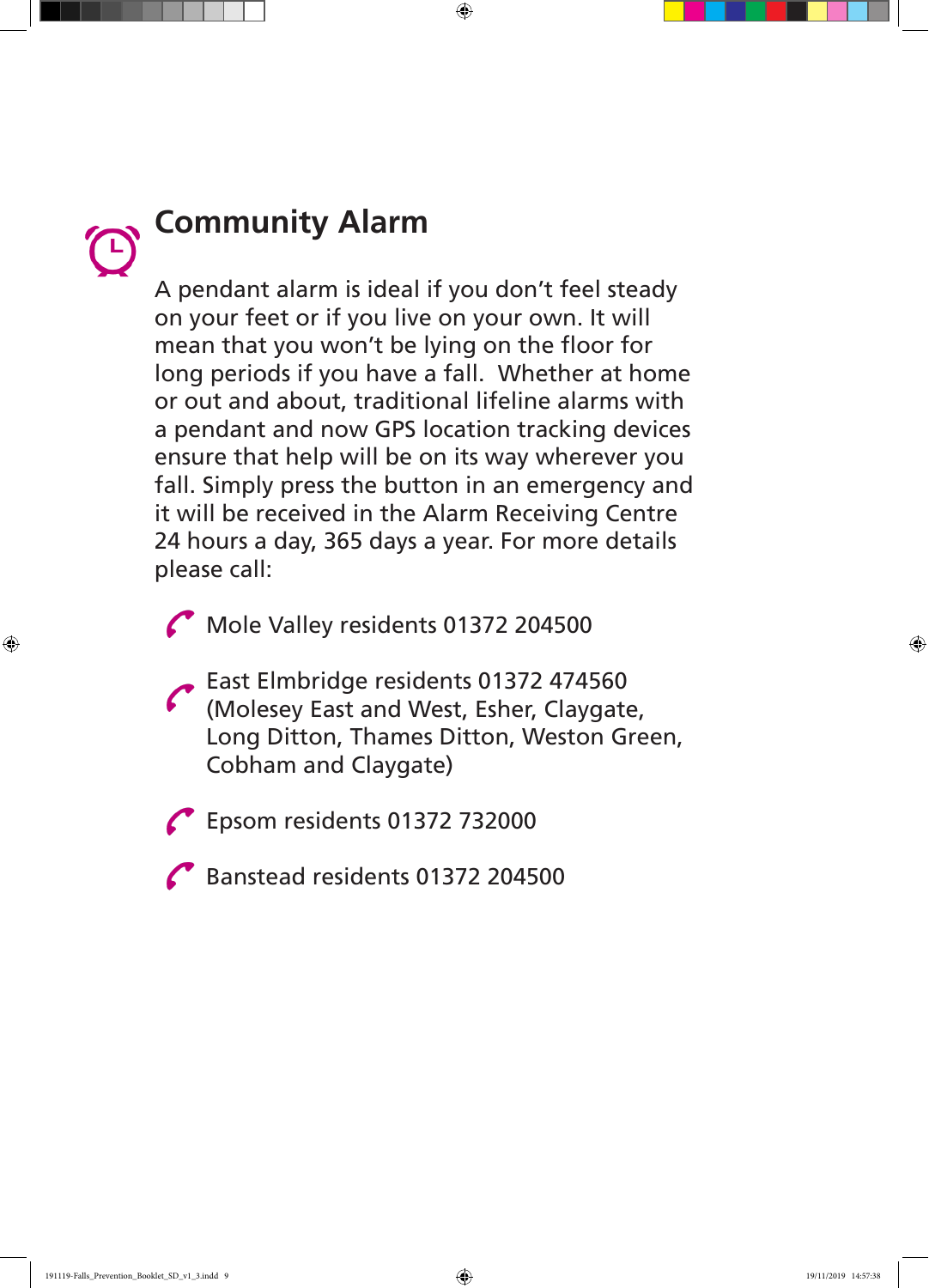## **Regaining confidence after a fall**

Fear of falling over is very common after experiencing a fall. It can create worry and lead people to stop doing their normal activities and stay indoors.

⊕

If you restrict your activities it can lead to a loss of muscle, confidence and feelings of failure.

Stay active and make use of friends, family and other support, for example, a walking frame, that you have available.

Think about your progress and the times you have not fallen.



⊕

#### **Laughter and new friends**

Social interaction is important and can help if you are feeling lonely or isolated.

Different ways to meet people in your community include:

- Wellbeing Centres/Centres for the Community are provided by each of your local councils. Centres provide services, activities and facilities.
- Exercise classes
- Social Prescribing ask your GP practice about this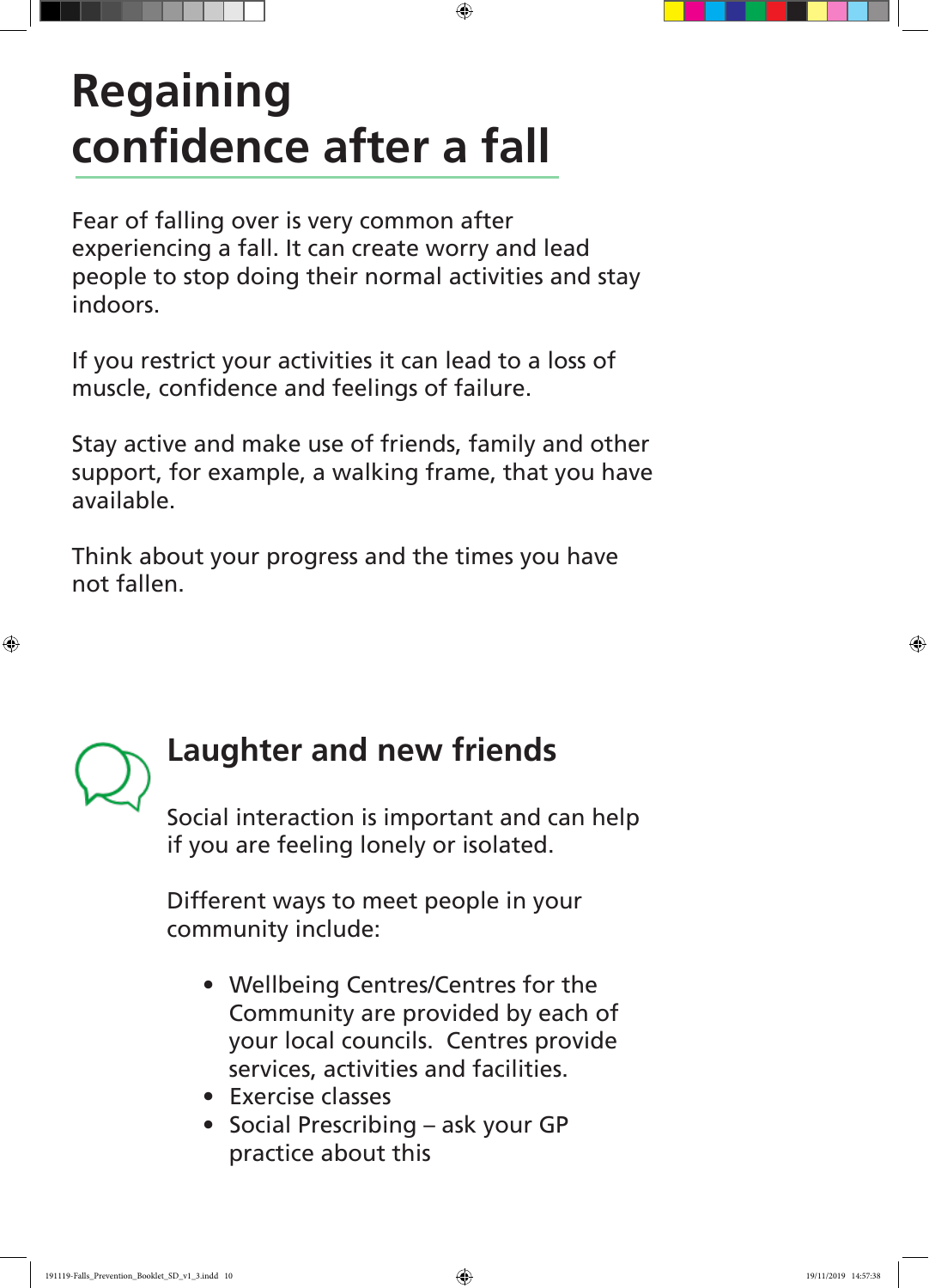### **Do you need extra support?**



#### **Information and advice**

You can find out more about what support is available in your area at your local library, the council offices, your local Wellbeing Centre or by visiting the Surrey Information Point website at:

 $\bigoplus$ 



www.surreyinformationpoint.org.uk

This outlines details about services provided by local charities, community groups and activity groups.

If you would prefer to speak to someone please call the Adult Social Care Information and Advice Line:

0300 200 1500 or text 07527 182 861



⊕

#### **Surrey Downs Falls Service**

There is a Surrey Downs Falls Service available to people who have suffered a fall, or who are at risk of injury through a fall. The service, which is provided through Surrey Downs Health and Care Partnership (a joint NHS / Social Care partnership), includes assessment, advice and exercise to help you regain your health and confidence. If you feel that you would benefit from this service please contact a health professional via your GP practice so they can refer you. It is also possible to self-refer. For all referrals, please contact:



CSH.Referrals@nhs.net

0208 394 3863 (8am – 6pm Monday to Friday).